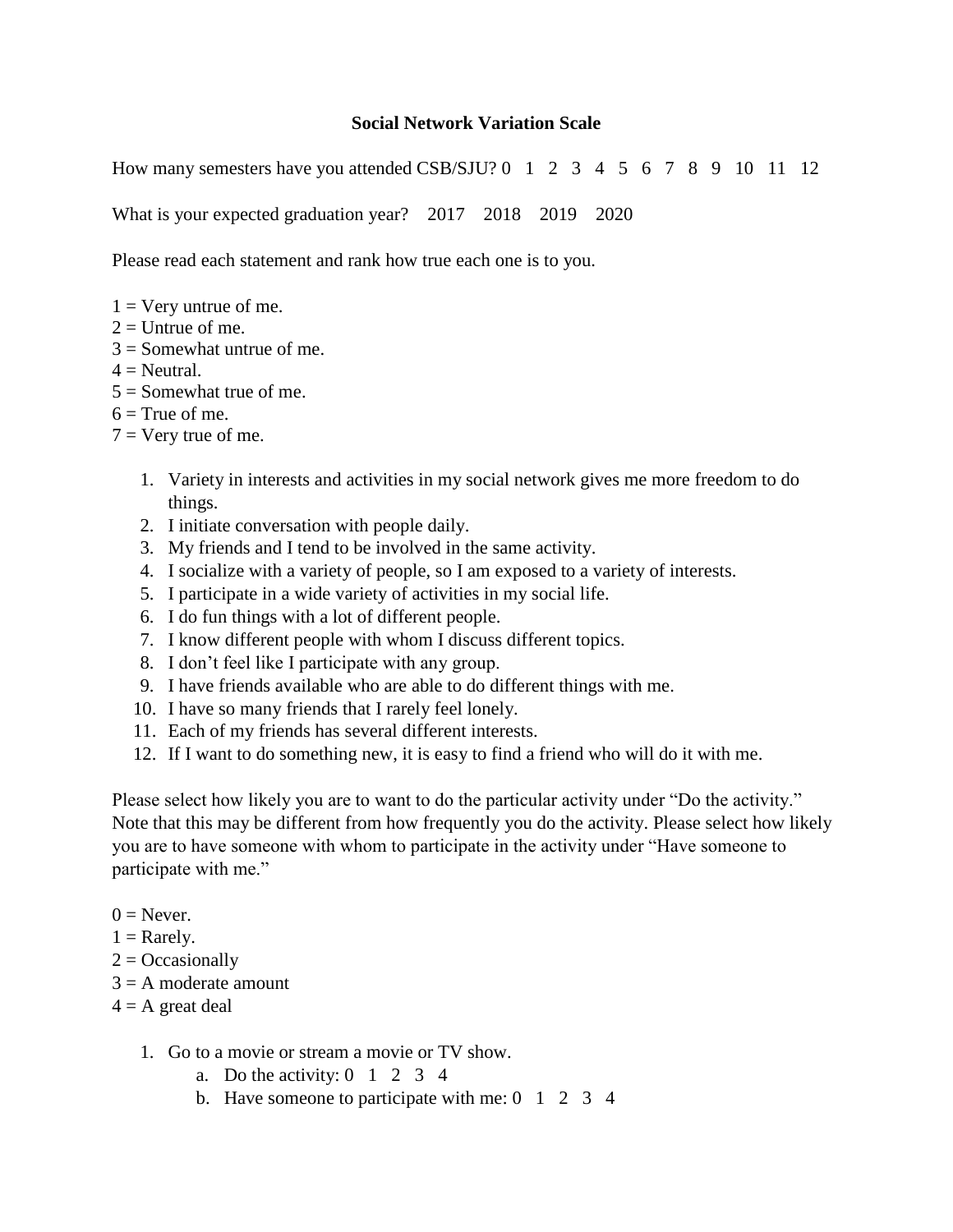- 2. Participate in outdoor activities (e.g., fishing, hiking, biking, beach, rock wall, etc.). a. Do the activity:  $0 \quad 1 \quad 2 \quad 3 \quad 4$ b. Have some one to participate with me:  $0 \quad 1 \quad 2 \quad 3 \quad 4$ 3. Get coffee or snacks. a. Do the activity:  $0 \quad 1 \quad 2 \quad 3 \quad 4$ b. Have some one to participate with me:  $0 \quad 1 \quad 2 \quad 3 \quad 4$ 4. Play a musical instrument, sing, or listen to music. a. Do the activity:  $0 \quad 1 \quad 2 \quad 3 \quad 4$ b. Have some one to participate with me:  $0 \quad 1 \quad 2 \quad 3 \quad 4$ 5. Read and/or talk about books or literature. a. Do the activity:  $0 \quad 1 \quad 2 \quad 3 \quad 4$ b. Have some one to participate with me:  $0 \quad 1 \quad 2 \quad 3 \quad 4$ 6. Go shopping. a. Do the activity:  $0 \quad 1 \quad 2 \quad 3 \quad 4$ b. Have some one to participate with me:  $0 \quad 1 \quad 2 \quad 3 \quad 4$ 7. Chat/play video games/hang out with friends. a. Do the activity:  $0 \quad 1 \quad 2 \quad 3 \quad 4$ b. Have some ne to participate with me:  $0 \quad 1 \quad 2 \quad 3 \quad 4$ 8. Try something new. a. Do the activity:  $0 \quad 1 \quad 2 \quad 3 \quad 4$ b. Have some ne to participate with me:  $0 \quad 1 \quad 2 \quad 3 \quad 4$ 9. Go stargazing, relax, watch TV, or engage in leisure time. a. Do the activity:  $0 \quad 1 \quad 2 \quad 3 \quad 4$ b. Have some one to participate with me:  $0 \quad 1 \quad 2 \quad 3 \quad 4$ 10. Go on a run, exercise, or lift weights. a. Do the activity:  $0 \quad 1 \quad 2 \quad 3 \quad 4$ b. Have someone to participate with me: 0 1 2 3 4 11. Make a meal or grill out. a. Do the activity:  $0 \quad 1 \quad 2 \quad 3 \quad 4$ b. Have someone to participate with me: 0 1 2 3 4 12. Volunteer. a. Do the activity:  $0 \quad 1 \quad 2 \quad 3 \quad 4$ b. Have some one to participate with me:  $0 \quad 1 \quad 2 \quad 3 \quad 4$ 13. Participate in a hobby. a. Do the activity:  $0 \quad 1 \quad 2 \quad 3 \quad 4$ b. Have some one to participate with me:  $0 \quad 1 \quad 2 \quad 3 \quad 4$ 14. Go to a concert, play, or fine arts event. a. Do the activity:  $0 \quad 1 \quad 2 \quad 3 \quad 4$ b. Have someone to participate with me: 0 1 2 3 4 15. Go out to parties or to the bars. a. Do the activity:  $0 \quad 1 \quad 2 \quad 3 \quad 4$ b. Have someone to participate with me: 0 1 2 3 4 16. Attend a varsity athletic event.
	- a. Do the activity:  $0 \quad 1 \quad 2 \quad 3 \quad 4$